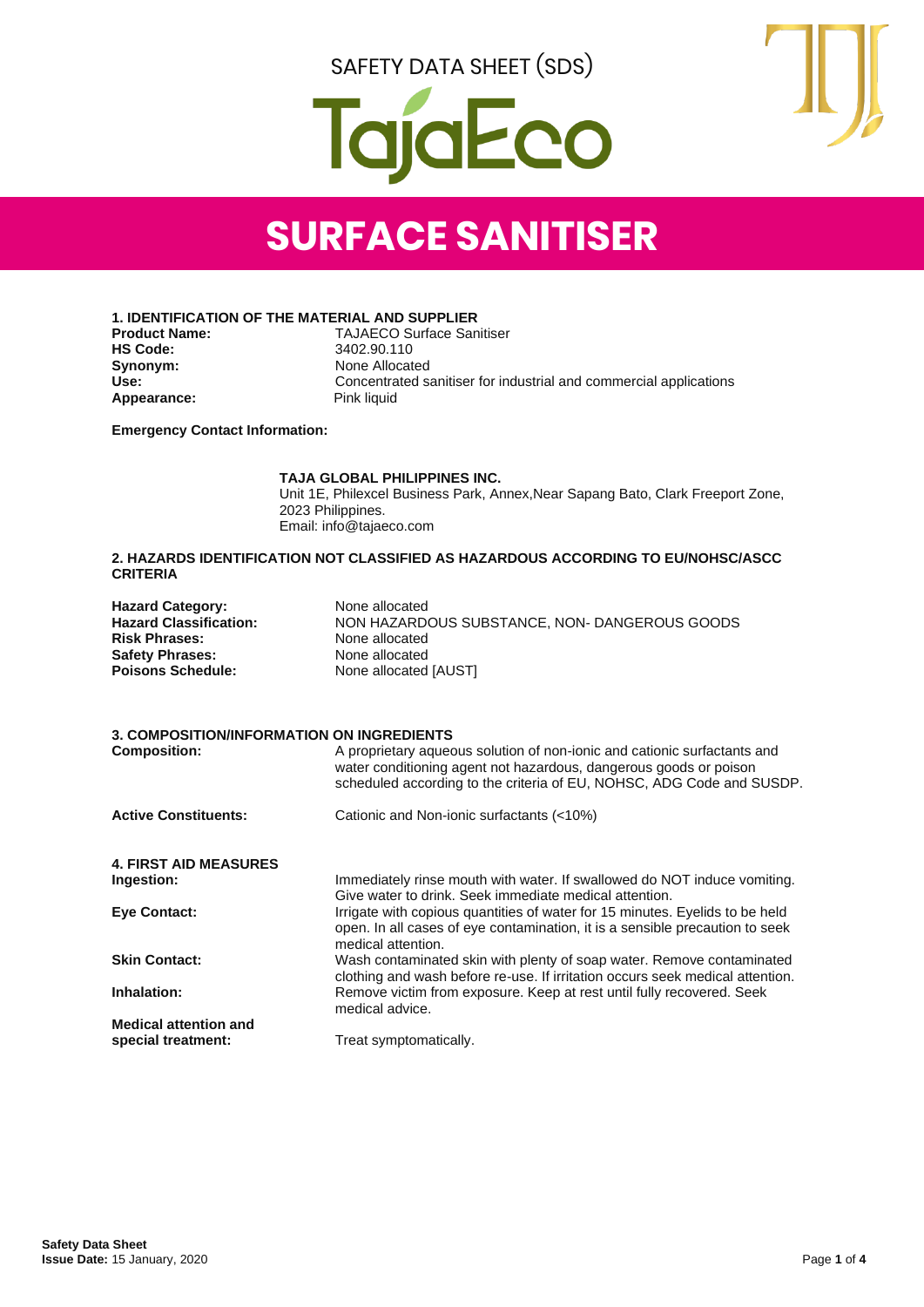



## **SURFACE SANITISER**

| <b>5. FIRE FIGHTING MEASURES</b>                               |                                                                                                                                                                  |
|----------------------------------------------------------------|------------------------------------------------------------------------------------------------------------------------------------------------------------------|
| <b>Fire/Explosion Hazard:</b><br><b>Suitable Extinguishing</b> | If safe to do so, move undamaged containers from fire area.                                                                                                      |
| Media:                                                         | Use extinguishing media for surrounding fire situation.                                                                                                          |
| <b>Hazards from Combustion</b>                                 | Decomposes on heating emitting oxides of carbon, and                                                                                                             |
| <b>Products:</b><br><b>Precautions for Fire</b>                | nitrogen entities.                                                                                                                                               |
| <b>Fighters and Special</b>                                    | Fire fighters to wear self-contained breathing apparatus<br>(SCBA) in confined spaces, in oxygen deficient                                                       |
| <b>Protective Equipment:</b>                                   | atmospheres or if exposed to products of decomposition.                                                                                                          |
|                                                                | Full protective clothing is also recommended.                                                                                                                    |
| <b>HAZCHEM CODE:</b>                                           | None allocated.                                                                                                                                                  |
| <b>Flammability:</b>                                           | This product is not a flammable or combustible liquid.                                                                                                           |
| <b>6. ACCIDENTAL RELEASE MEASURES</b>                          |                                                                                                                                                                  |
| <b>Emergency Procedures:</b>                                   | If this product spills onto floors it will represent a slip hazard, walk cautiously.                                                                             |
|                                                                | If large quantities are spilt, it is common sense to wear protective equipment<br>to prevent skin and eye contact, as outlined under personal protection in this |
|                                                                | MSDS.                                                                                                                                                            |
| <b>Methods and Materials for</b>                               | For small spills pick up as much as possible and then flush                                                                                                      |
| <b>Containment and Clean</b>                                   | remainder to drain with large quantities of water.                                                                                                               |
| <b>Up Procedures:</b>                                          | Otherwise, dike (bund) area using an absorbent such as diatomaceous<br>earth -to prevent run off into drains and water ways. Throw further absorbent             |
|                                                                | (diatomaceous earth of other inert material) on top of spill, then shovel up                                                                                     |
|                                                                | and seal in properly labelled containers for disposal.                                                                                                           |
|                                                                |                                                                                                                                                                  |
| <b>7. HANDLING AND STORAGE</b>                                 |                                                                                                                                                                  |
| <b>Precautions for Safe</b><br>Handling:                       | Always provide adequate ventilation, for all products.<br>This product is of low hazard in normal use if spilt it may                                            |
|                                                                | be considered to be a slip hazard.                                                                                                                               |
| <b>Conditions for Safe</b>                                     | Keep container closed when not using this product in                                                                                                             |
| Storage:                                                       | original containers. Keep out of direct sunlight and if                                                                                                          |
|                                                                | possible to extend the shelf-life, store in a cool dry area.                                                                                                     |
| 8. EXPOSURE CONTROLS/PERSONAL PROTECTION                       |                                                                                                                                                                  |
| <b>Exposure Standards:</b>                                     | No exposure standards have been assigned by [NOHSC] for this product or                                                                                          |
|                                                                | any of the components.                                                                                                                                           |
| <b>Engineering Controls:</b>                                   | Maintain adequate ventilation at all times. In most circumstances natural                                                                                        |
|                                                                | ventilation systems are adequate.                                                                                                                                |
| PERSONAL PROTECTION EQUIPMENT                                  |                                                                                                                                                                  |
| Gloves:                                                        | Not normally required, however if handling large quantities or if the skin is                                                                                    |
|                                                                | likely to be exposed to this product over prolonged periods, then the use of<br>nitrile is recommended.                                                          |
| Eyes:                                                          | Chemical goggles or face shield to protect eyes.                                                                                                                 |
| <b>Respiratory Protection:</b>                                 | The use of a respirator is NOT required.                                                                                                                         |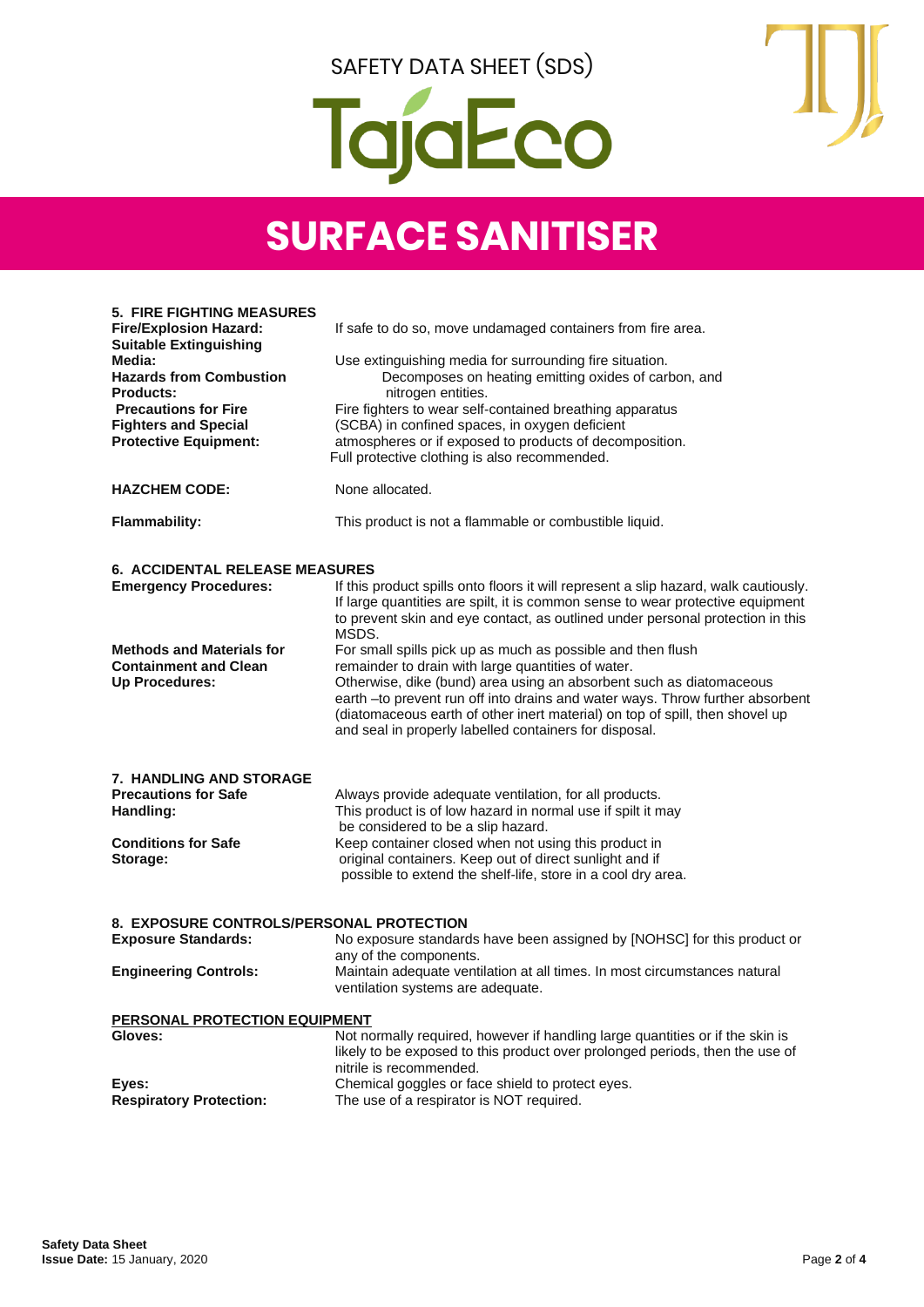SAFETY DATA SHEET (SDS)

# jaEco



## **SURFACE SANITISER**

| <b>9. PHYSICAL AND CHEMICAL PROPERTIES</b> |             |
|--------------------------------------------|-------------|
| Annoarance:                                | Dink Liquid |

| Appearance:                 | Pink Liquid                                               |
|-----------------------------|-----------------------------------------------------------|
| <b>Boiling Point:</b>       | $<$ 100 °C                                                |
| <b>Vapour Pressure:</b>     | Not available                                             |
| <b>Specific Gravity:</b>    | ~1.00                                                     |
| <b>Flash Point:</b>         | Not applicable, water content interferes with flash point |
| <b>Flammability Limits:</b> | Not applicable                                            |
| <b>Solubility in Water:</b> | Completely miscible                                       |
| <b>Other Properties pH:</b> | $7.0 - 8.0$                                               |
|                             |                                                           |

## **10. STABABILITY AND REACTIVITY**

| <b>Chemical Stability:</b>     | Stable under normal conditions of use.                         |
|--------------------------------|----------------------------------------------------------------|
| <b>Conditions to Avoid:</b>    | Excessive heat will lead to accelerated oxidative degradation. |
| Incompatible Materials:        | Reacts with strong oxidizing agents.                           |
| <b>Hazardous Decomposition</b> |                                                                |
| <b>Products:</b>               | Carbon monoxide and carbon dioxide.                            |
| <b>Hazardous Reactions:</b>    | None known.                                                    |

#### **11. TOXICOLOGICAL INFORMATION**

No adverse health effects are expected, if the product is handled in the accordance with this Material Safety Data Sheet and the product label. Symptoms and effects that may arise if the product is mishandled are: **Acute Health Effects Ingestion:** No adverse effects expected, however large amounts may cause nausea And vomiting. **Eye:** May cause irritation to eyes.<br> **Skin:** May cause irritation to the skin **Skin:** May cause irritation to the skin. Inhaled: Inhalation of high concentrations of mist may produce respiration irritation. **Long Term Effect No information available for this product.**<br> **Acute/Chronic Toxicity:** No LD50 Data available for this product.

No LD50 Data available for this product.

### **12. ECOLOGICAL INFORMATION**

This product is considered to be of an environmentally low hazard and biodegradable.

#### **13. DISPOSAL CONSIDERATIONS**

Refer to appropriate authority in your state. Dispose of material through a licensed waste contractor.

#### **14. TRANSPORT INFORMATION**

| <b>Road Transport</b>                                                                                                 |                                                                                        | <b>Air Transport</b>                                                                                                    |                                                                                        |
|-----------------------------------------------------------------------------------------------------------------------|----------------------------------------------------------------------------------------|-------------------------------------------------------------------------------------------------------------------------|----------------------------------------------------------------------------------------|
| <b>UN Number:</b><br><b>Proper Shipping Name:</b><br><b>Dangerous Goods Class:</b><br><b>Packing Group:</b><br>Label: | None allocated<br>None allocated<br>None allocated<br>None allocated<br>None allocated | <b>UN Number:</b><br><b>Proper Shipping Name:</b><br><b>Dangerous Goods Class:</b><br><b>Packing Group:</b><br>Label:   | None allocated<br>None allocated<br>None allocated<br>None allocated<br>None allocated |
| <b>Sea Transport</b><br><b>UN Number:</b><br><b>Proper Shipping Name:</b>                                             | None allocated<br>None allocated                                                       | Not classified as a Dangerous Good according to the<br>UN, Malaysian Standards, DOT (US), ICAO (IATA) or<br>IMO (IMDG). |                                                                                        |
| <b>Dangerous Goods Class:</b><br><b>Packing Group:</b><br>Label:                                                      | None allocated<br>None allocated<br>None allocated                                     |                                                                                                                         |                                                                                        |